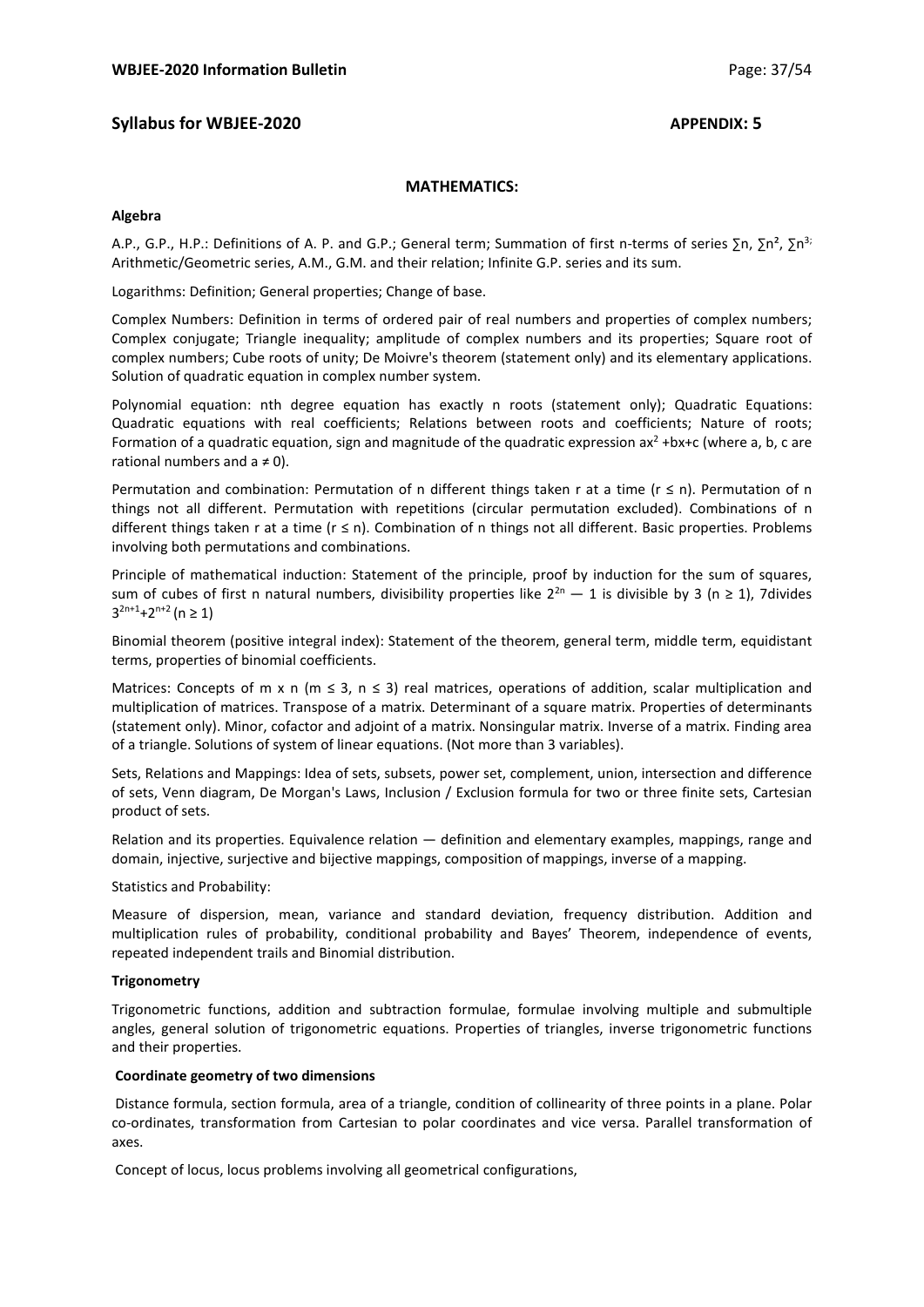# **WBJEE-2020 Information Bulletin Page: 38/54** Page: 38/54

Slope of a line. Equation of lines in different forms, angle between two lines. Condition of perpendicularity and parallelism of two lines. Distance of a point from a line. Distance between two parallel lines. Lines through the point of intersection of two lines. Angle bisector

Equation of a circle with a given center and radius. Condition that a general equation of second degree in x, y may represent a circle. Equation of a circle in terms of endpoints of a diameter. Equation of tangent, normal and chord. Parametric equation of a circle. Intersection of a line with a circle. Equation of common chord of two intersecting circles.

Definition of conic section, Directrix, Focus and Eccentricity, classification based on eccentricity. Equation of Parabola, Ellipse and Hyperbola in standard form, their foci, directrices, eccentricities and parametric equations.

## **Co-ordinate geometry of three dimensions**

Direction cosines and direction ratios, distance between two points and section formula, equation of a straight line, equation of a plane, distance of a point from a plane.

#### **Calculus**

Differential calculus: Functions, domain and range set of functions, composition of two functions and inverse of a function, limit, continuity, derivative, chain rule and derivative of functions in various forms. Concept of differential.

Rolle's Theorem and Lagrange's Mean Value theorem (statement only). Their geometric interpretation and elementary application. L'Hospital's rule (statement only) and applications. Second order derivative.

Integral calculus: Integration as a reverse process of differentiation, indefinite integral of standard functions. Integration by parts. Integration by substitution and partial fraction.

Definite integral as a limit of a sum with equal subdivisions. Fundamental theorem of integral calculus and its applications. Properties of definite integrals.

Differential Equations: Formation of ordinary differential equations, solution of homogeneous differential equations, separation of variables method, linear first order differential equations.

Application of Calculus: Tangents and normals, conditions of tangency. Determination of monotonicity, maxima and minima. Differential coefficient as a measure of rate. Motion in a straight line with constant acceleration. Geometric interpretation of definite integral as area, calculation of area bounded by elementary curves and Straight lines. Area of the region included between two elementary curves.

Vectors: Addition of vectors, scalar multiplication, dot and cross products, scalar triple product.

## **PHYSICS:**

**Physical World, Measurements, Units & dimensions**: Physical World, Measurements, Units & dimensions Units & Dimensions of physical quantities, dimensional analysis & its applications, error in measurements, significant figures.

Kinematics: Scalars & vectors, representation of vectors in 3D, dot & cross product & their applications, elementary differential & integral calculus, time-velocity & relevant graphs, equations of motion with uniform acceleration.

Laws of motion: Newton's laws of motion, using algebra & calculus, inertial & non inertial frames, conservation of linear momentum with applications, elastic & inelastic collisions, impulse centripetal force, banking of roads, relative velocity, projectile motion & uniform circular motion Work, power, energy: Work, power, energy Work, work-energy theorem, power, energy, work done by constant & variable forces, PE & KE, conservation of mechanical energy, conservative and nonconservative forces, PE of a spring,

Motion of centre of mass, connected systems, Friction: Centre of mass of two-particle system, motion of connected system, torque, equilibrium of rigid bodies, moments of inertia of simple geometric bodies (2D) [without derivation] conservation of angular momentum, friction and laws of friction.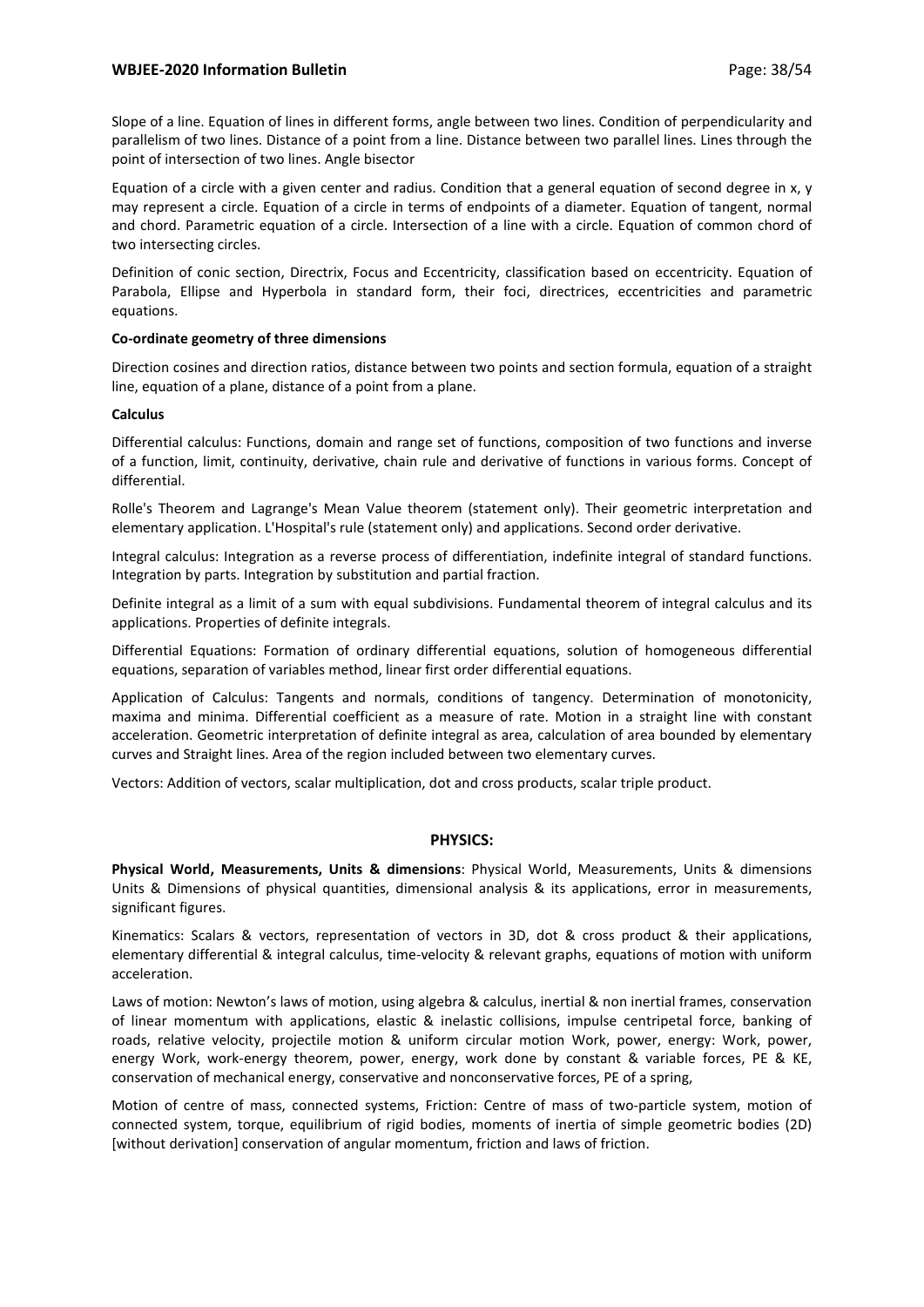## **WBJEE-2020 Information Bulletin Page: 39/54** Page: 39/54

Gravitation: Kepler's laws, (only statement) universal law of gravitation, acceleration due to gravity (g), variation of g, gravitational potential & PE, escape velocity, orbital velocity of satellites, geostationary orbits.

Bulk properties of matter: Elasticity, Hooke's law, Young's modulus, bulk modulus, shear, rigidity modulus, Poisson's ratio elastic potential energy. Fluid pressure: Pressure due to a fluid column, buoyancy, Pascal's law, effect of gravity on fluid pressure. Surface tension: Surface energy, phenomena involving surface tension, angle of contact, capillary rise,

Viscosity: Coefficient of viscosity, streamline & turbulent motion, Reynold's number, Stoke's law, terminal velocity, Bernoulli's theorem. Heat & Thermal Physics: Heat & temperature, thermal expansion of solids. liquids & gases, ideal gas laws, isothermal & adiabatic processes; anomalous expansion of water & its effects, sp. heat capacity, Cp, Cv, calorimetry; change of state, specific latent heat capacity. Heat transfer; conduction, thermal and thermometric conductivity, convection & radiation, Newton's law of cooling, Stefan's law.

Thermodynamics: Thermal equilibrium (Zeroth law of thermodynamics), heat, work & internal energy. 1st law of thermodynamics, isothermal & adiabatic processes, 2nd law of thermodynamics, reversible & irreversible processes.

Kinetic theory of gases: Equation of state of a perfect gas, kinetic theory of gases, assumptions in Kinetic theory of gases, concept of pressure. & temperature; rms speed of gas molecules; degrees of freedom, law of equipartition of energy (introductory ideas) & application to specific heats of gases; mean free path, Avogadro number.

Oscillations & Waves: Periodic motion – time period, frequency, time-displacement eqation, Simple harmonic motion (S.H.M) & its equation; phase; SHM in different sytems, restoring force & force const, energy in S.H.M.- KE & PE, free, forced & damped oscillations (introductory ideas), resonance wave motion, equation for progressive wave, longitudinal & transverse waves, sound waves, Newton's formula & Laplace's correction, factors affecting the velocity of sound in air, principles of superposition of waves, reflection of waves, standing waves in strings & organ pipes, fundamental mode, harmonics &overtones, beats, Doppler effect.

Electrostatics: Conservation of electric charges, Coulomb's law-force between two-point charges, forces between multiple charges; superposition principle & continuous charge distribution. Electric field, & potential due to a point charge & distribution of charges, electric field lines electric field due to a dipole; torque on a dipole in uniform electric field; electric flux, Gauss' theorem & its simple applications, conductors & insulators, free charges & bound charges inside a conductor; dielectrics & electric polarisation, capacitors & capacitance, combination of capacitors in series & in parallel, capacitance of a parallel plate capacitor with & without dielectric medium between the plates, energy stored in a capacitor.

## Current Electricity:

Electric current, & conductor, drift velocity' mobility & their relation with electric current; Ohm's law, electrical resistance, Ohmic and non-Ohmic conductors, electrical energy & power, carbon resistors, colour codes, combination of resistances, temperature dependence of resistances, electric cell, emf and internal resistance of an electric cell, pd, combination of cells, secondary cells, (introductory) Kirchoff's laws of electrical network, simple applications, principle of Wheatstone bridge, metre bridge and potentiometer and their uses, thermoelectricity; Seebeck effect; Peltier effect, thermo emf.

Magnetic effect of current: Concept of magnetic field, Oersted's experiment, Biot - Savart law & its application to current carrying circular loop; Ampere's law & its applications to infinitely long straight wire, straight and toroidal solenoids; force on a moving charge in uniform magnetic & electric fields, cyclotron frequency; force on a current-carrying conductor in a uniform magnetic field, force between two parallel current-carrying conductors-- definition of ampere. Torque experienced by a current loop in a uniform magnetic field; moving coil galvanometer-its current sensitivity & conversion to ammeter & voltmeter, Inter-conversion of voltmeter & ammeter & change of their ranges.

Magnetics: Current loop as a magnetic dipole & its magnetic dipole moment, magnetic dipole moment of a revolving electron, magnetic field intensity due to a magnetic dipole bar magnet along its axis & perpendicular to its axis, torque on a magnetic dipole (bar magnet) in a uniform magnetic field; magnet as an equivalent solenoid, magnetic field lines; Earth's magnetic field & its magnetic elements. para-, dia- & ferro- magnetic substances, with examples. Electromagnets & the factors affecting their strengths, permanent magnets.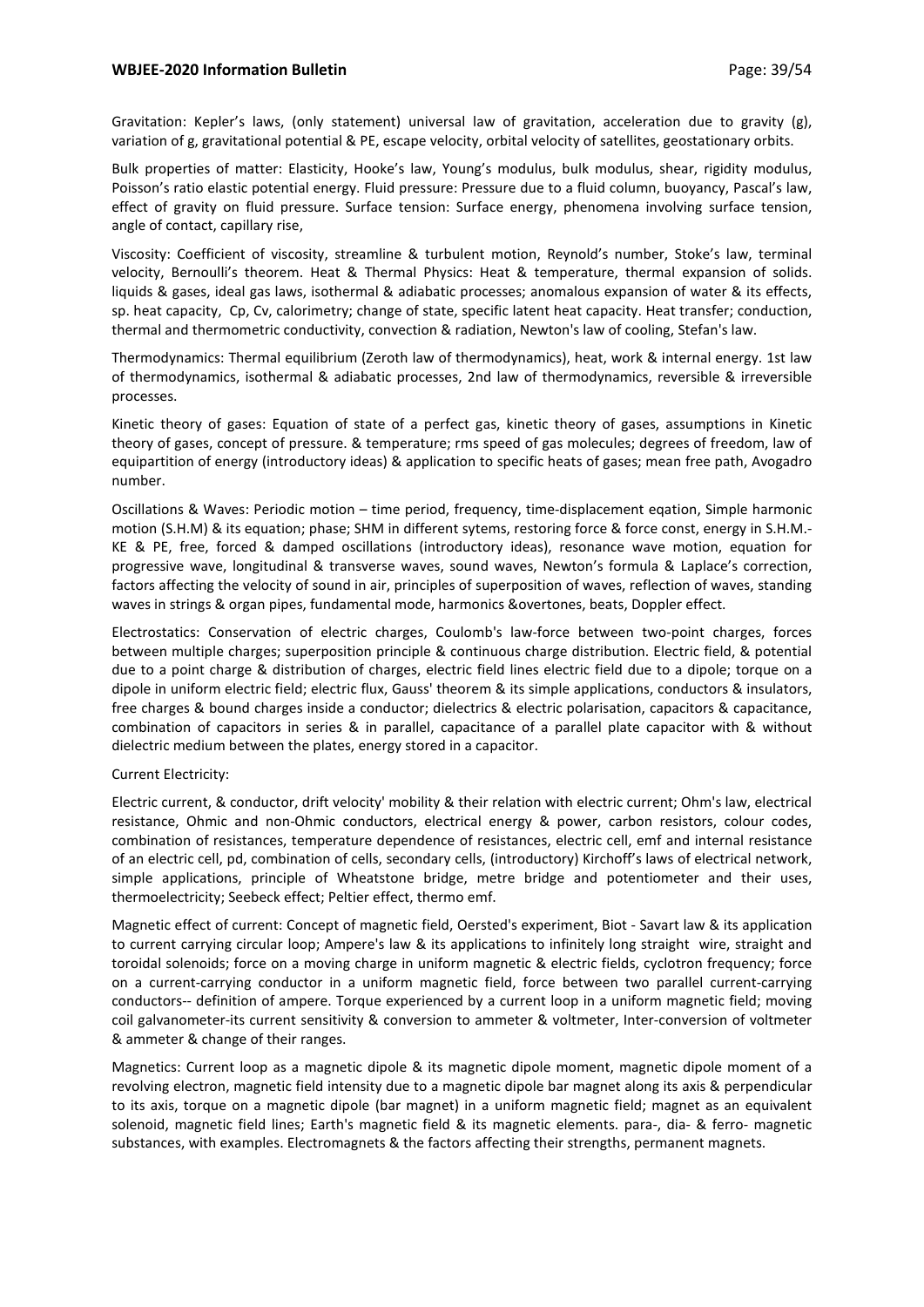# **WBJEE-2020 Information Bulletin Page: 40/54** Page: 40/54

Electromagnetic induction & alternating current: Electromagnetic induction; Faraday's laws, induced emf & current; Lenz's Law, eddy currents, self & mutual induction, alternating currents, peak and rms value of alternating current and voltage; reactance and impedance; LR & CR circuits, phase lag & lead, LCR series circuit, resonance; power in AC circuits, wattless current.

Electromagnetic waves: Electromagnetic waves and their characteristics (qualitative ideas only), transverse nature of electromagnetic waves, electromagnetic spectrum, applications of the waves from the different parts of the spectrum

Optics I (Ray optics): Reflection of light, spherical mirrors, mirror formula. Refraction of light, total internal reflection & its applications, optical fibres, refraction at spherical surfaces, lenses, thin lens formula, lensmaker's formula. Newton's relation: Displacement method to find position of images (conjugate points) Magnification, power of a lens, combination of thin lenses in contact, combination of a lens & a mirror refraction and dispersion of light through a prism; optical instruments, human eye, image formation & accommodation, correction of eye defects (myopia, hypermetropia) using lenses, microscopes & astronomical telescopes (reflecting & refracting) & their magnifying powers.

**Optics II (Wave Optics):** Scattering of light - blue colour of the sky, elementary idea of Raman effect; wave optics: wave front & Huygens' principle, reflection & refraction of plane wave at a plane surface using wave fronts. Proof of laws of reflection & refraction using Huygens' principle Interference, Young's double slit experiment & expression for fringe width, coherent sources, Fraunhoffer diffraction due to a single slit,

Particle nature of light & wave particle dualism: Photoelectric effect, Hertz and Lenard's observations; Einstein's photoelectric equation - particle nature of light, matter waves; wave nature of particles, de Broglie relation.

Atomic Physics: Alpha-particle scattering expt Rutherford's nuclear atom model of atom; Bohr model of hydrogen atom, energy levels in a hydrogen atom, hydrogen spectrum, continuous & characteristic xrays.

Nuclear Physics: Composition & size of nucleus, atomic masses, isotopes, isobars; isotones, radioactivity alpha, beta & gamma particles/ rays & their properties; radioactive decay law; massenergy relation, mass defect; binding energy per nucleon & its variation with mass number; nuclear fission & fusion.

Solid state Electronics: Energy bands in solids (qualitative ideas only), conductors, insulators & semiconductors; semiconductor diode – I-V characteristics in forward & reverse bias, diode as a rectifier;

I-V characteristics of LED, photodiode, solar cell & Zener diode; Zener diode as a voltage regulator, junction transistor (BJT), transistor action, characteristics of a BJT, BJT as an amplifier (CE configuration) & oscillator; logic gates (OR, AND, NOT, NAND & NOR).

## **CHEMISTRY:**

Atoms, Molecules and Chemical Arithmetic:

Dalton's atomic theory; Gay Lussac's law of gaseous volume; Avogadro's Hypothesis and its applications. Atomic mass; Molecular mass; Equivalent weight; Valency; Gram atomic weight; Gram molecular weight; Gram equivalent weight and mole concept; Chemical formulae; Balanced chemical equations; Calculations (based on mole concept) involving common oxidation – reduction, neutralization, and displacement reactions; Concentration in terms of mole fraction, molarity, molality and normality. Percentage composition, empirical formula and molecular formula; Numerical problems.

Atomic Structure:

Concept of Nuclear Atom – electron, proton and neutron (charge and mass), atomic number. utherford's model and its limitations; Extra nuclear structure; Line spectra of hydrogen atom. Quantization of energy (Planck's equation E = hν); Bohr's model of hydrogen atom and its limitations, Sommerfeld's modifications (elementary idea); The four quantum numbers, ground state electronic configurations of many electron atoms and mono – atomic ions; The Aufbau Principle; Pauli's Exclusion Principle and Hund's Rule. Dual nature of matter and light, de Broglie's relationship, Uncertainty principle; The concept of atomic orbitals, shapes of s, p and d orbitals (pictorial approach).

Radioactivity and Nuclear Chemistry: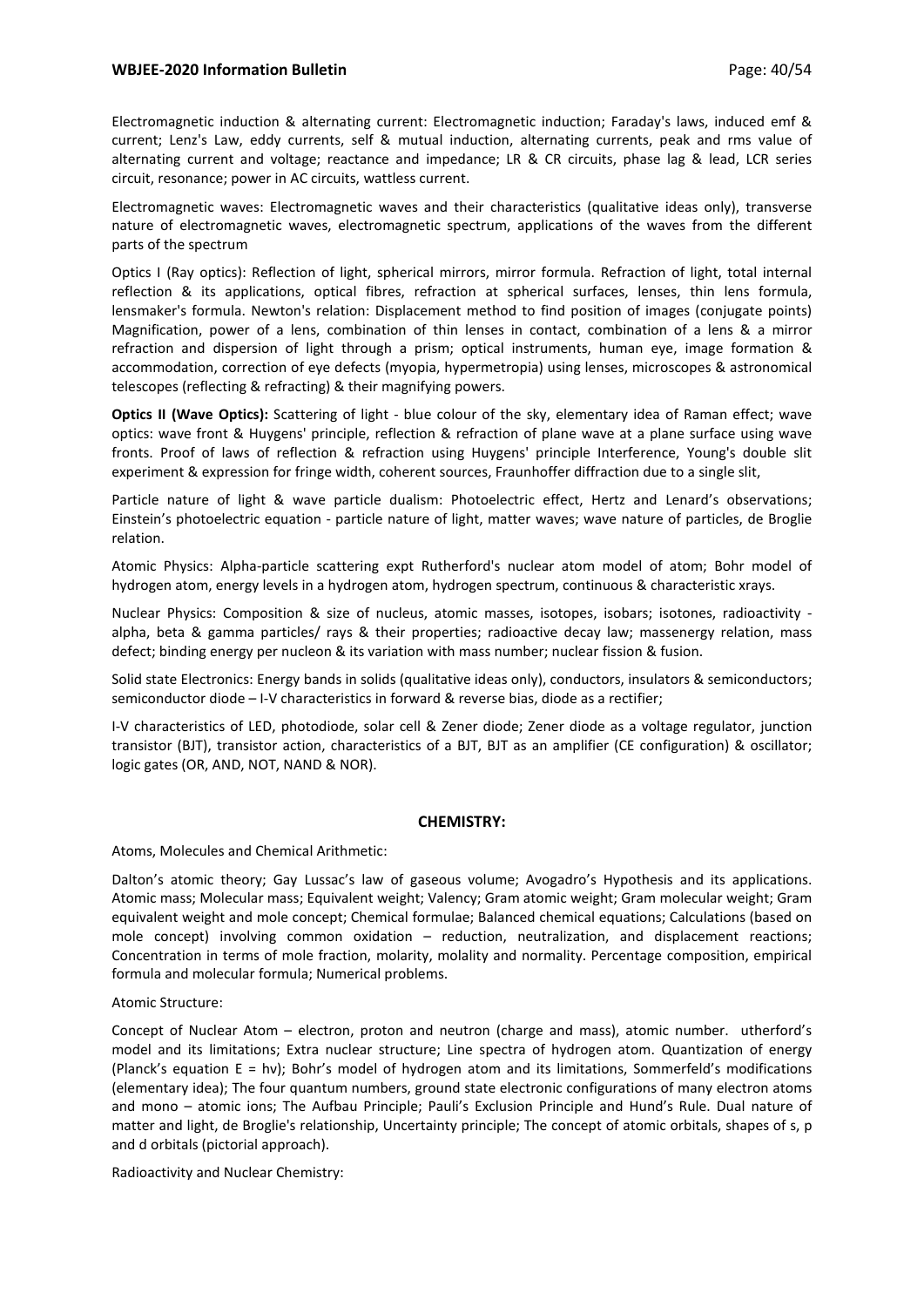# **WBJEE-2020 Information Bulletin Page: 41/54** Page: 41/54

Radioactivity α-, β-, γ rays and their properties; Artificial transmutation; Rate of radioactive decay, decay constant, half-life and average age life period of radio-elements; Units of radioactivity; Numerical problems. Stability of the atomic nucleus – effect of neutron-proton  $(n/p)$  ratio on the modes of decay, group displacement law, radioisotopes and their uses (C, P, Co and I as examples) isobars and isotones (definition and examples), elementary idea of nuclear fission and fusion reactions.

## The Periodic Table and Chemical Families:

Modern periodic law (based on atomic number); Modern periodic table based on electronic configurations, groups (Gr. 1-18) and periods. Types of elements – representative (s-block and p- block), transition (d-block) elements and inner transition (f-block/lanthanides and actinides) and their general characteristics. Periodic trends in physical and chemical properties – atomic radii, valency, ionization energy, electron affinity, electronegativity, metallic character, acidic and basic characters of oxides and hydrides of the representative elements (up to Z = 36). Position of hydrogen and the noble gases in the periodic table; Diagonal relationships.

## Chemical Bonding and Molecular Structure:

Valence electrons, the Octet rule, electrovalent, covalent and coordinate covalent bonds with examples; Properties of electrovalent and covalent compounds. Limitations of Octet rule (examples); Fajans Rule. Directionality of covalent bonds, shapes of poly – atomic molecules (examples); Concept of hybridization of atomic orbitals (qualitative pictorial approach): sp, sp2 , sp3 and dsp2 . Molecular orbital energy diagrams for homonuclear diatomic species – bond order and magnetic properties. Valence Shell Electron Pair Repulsion (VSEPR) concept (elementary idea) – shapes of molecules. Concept of resonance (elementary idea), resonance structures (examples). Elementary idea about electronegativity, bond polarity and dipole moment, inter- and intra-molecular hydrogen bonding and its effects on physical properties (mp, bp and solubility); Hydrogen bridge bonds in diborane.

## Coordination Compounds:

Introduction, Double salts and complex salts, coordination compounds (examples only), Werner's theory, coordination number (examples of coordination number 4 and 6 only), colour, magnetic properties and shapes, IUPAC nomenclature of mononuclear coordination compounds.

## Solid State:

Classification of solids based on different binding forces: molecular, ionic, covalent and metallic solids, amorphous and crystalline solids (elementary idea). Unit cell in two dimensional and three dimensional lattices, calculation of density of unit cell, packing in solids, packing efficiency, voids, number of atoms per unit cell in a cubic unit cell, point defects, electrical and magnetic properties. Band theory of metals, conductors, semiconductors and insulators and n & p type semiconductors.

## Liquid State:

Vapour pressure, viscosity and surface tension (qualitative idea only, no mathematical derivations).

## Gaseous State:

Measurable properties of gases. Boyle's Law and Charles Law, absolute scale of temperature, kinetic theory of gases, ideal gas equation – average, root mean square and most probable velocities and their relationship with temperature. Daltons Law of partial pressure, Grahams Law of gaseous diffusion. Deviations from ideal behavior. Liquefaction of gases, real gases, van der Waals equation; Numerical problems.

# Chemical Energetics and Chemical Dynamics:

Chemical Energetics – Conservation of energy principle, energy changes in physical and chemical transformations. First law of thermodynamics; Internal energy, work and heat, pressure – volume work; Enthalpy. Internal energy change (ΔE) and Enthalpy change (ΔH) in a chemical reaction. Hesss Law and its applications (Numerical problems). Heat of reaction, fusion and apourization; Second law of thermodynamics; Entropy; Free energy; Criterion of spontaneity. Third law of thermodynamics (brief introduction).

Chemical Equilibria – The Law of mass action, dynamic nature of chemical equilibria. Equilibrium constants, Le Chateliers Principle. Equilibrium constants of gaseous reactions (Kp and Kc) and relation between them (examples). Significance of ΔG and ΔGº.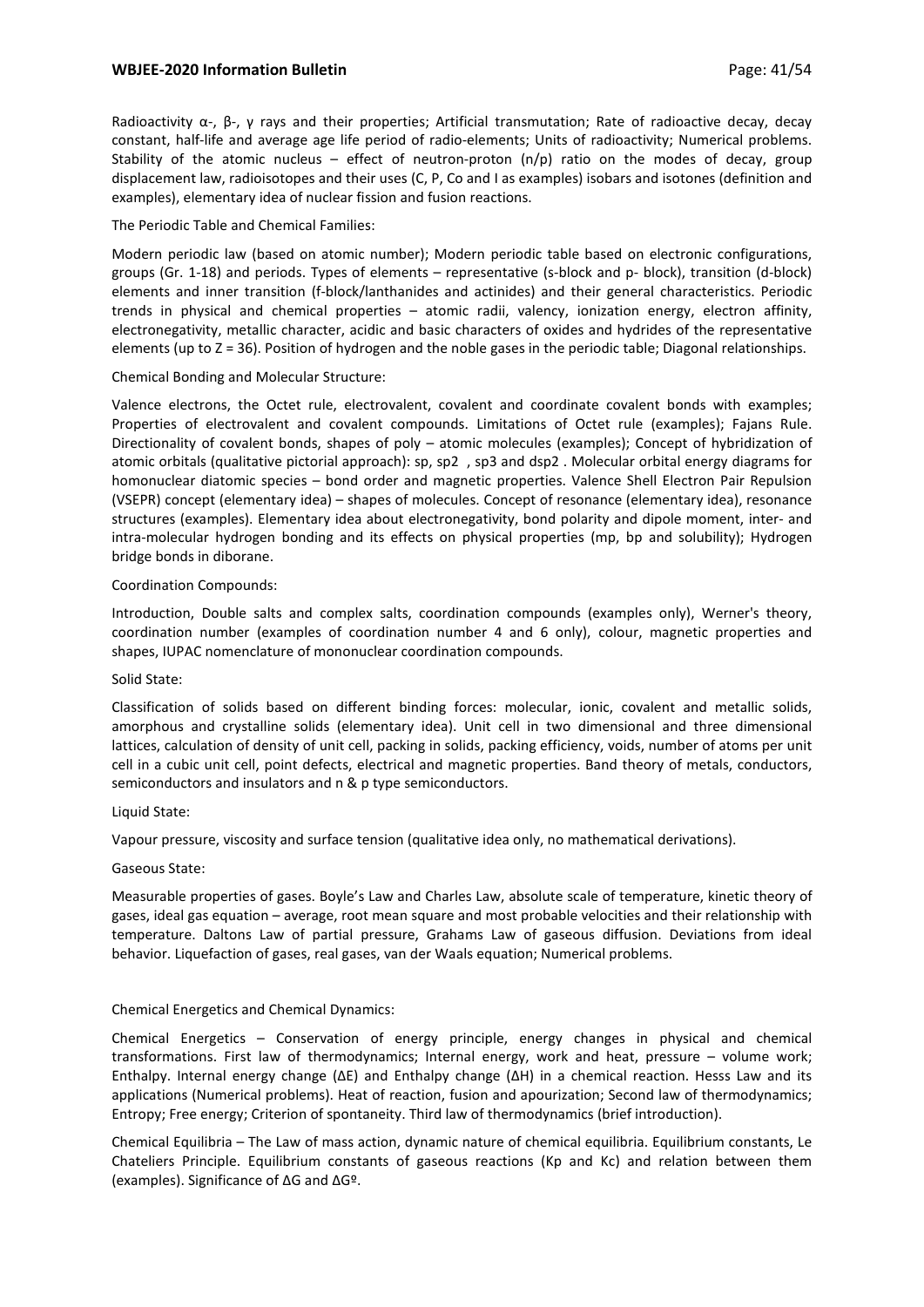## **WBJEE-2020 Information Bulletin Page: 42/54** Page: 42/54

Chemical Dynamics – Factors affecting the rate of chemical reactions (concentration, pressure, temperature, catalyst), Concept of collision theory. Arrhenius equation and concept of activation energy.

Order and molecularity (determination excluded); First order reactions, rate constant, half – life (numerical problems), examples of first order and second order reactions.

#### Physical Chemistry of Solutions:

Colloidal Solutions – Differences from true solutions; Hydrophobic and hydrophilic colloids (examples and uses); Coagulation and peptization of colloids; Dialysis and its applications; Brownian motion; Tyndall effect and its applications; Elementary idea of emulsion, surfactant and micelle.

Electrolytic Solutions – Specific conductance, equivalent conductance, ionic conductance, Kohlrausch's law, Faraday's laws of electrolysis, applications. Numerical problems.

Non-electrolytic Solutions – Types of solution, vapour pressure of solutions. Raoult's Law; Colligative properties – lowering of vapour pressure, elevation of boiling point, depression of freezing point, osmotic pressure and their relationships with molecular mass (without derivations); Numerical problems.

#### Ionic and Redox Equilibria:

Ionic equilibria – ionization of weak electrolytes, Ostwald's dilution law. Ionization constants of weak acids and bases, ionic product of water, the pH – scale, pH of aqueous solutions of acids and bases; Buffer solutions, buffer action and Henderson equation.

Acid-base titrations, acid – base indicators (structures not required). Hydrolysis of salts (elementary idea), solubility product, common ion effect (no numerical problems).

Redox Equilibria: Oxidation – Reduction reactions as electron transfer processes, oxidation numbers, balancing of redox reactions by oxidation number and ion-electron methods. Standard electrode potentials (E°), Electrochemical series, feasibility of a redox reaction. Significance of Gibb's equation: ΔG° = – nFΔE° (without derivation), no numerical problems. Redox titrations with (examples); Nernst equations (Numerical problems).

#### Hydrogen:

Position of hydrogen in periodic table, occurrence, isotopes, preparation, properties and uses of hydrogen, hydrides-ionic covalent and interstitial; physical and chemical properties of water, heavy water, hydrogen peroxide – preparation, reactions and structure and use; hydrogen as a fuel.

Chemistry of Non-Metallic Elements and their Compounds:

Carbon – occurrence, isotopes, allotropes (graphite, diamond, fullerene); CO and CO<sub>2</sub> production, properties and uses. Nitrogen and Phosphorus – occurrence, isotopes, allotopes, isolation from natural sources and purification, reactivity of the free elements. Preparation, properties, reactions of NH<sub>3</sub>, PH<sub>3</sub>, NO, NO<sub>2</sub>, HNO<sub>2</sub>, HNO<sub>3</sub>, P<sub>4</sub>O<sub>10</sub>, H<sub>3</sub>PO<sub>3</sub> and H<sub>3</sub>PO<sub>4</sub>.

Oxygen and Sulphur – Occurrence, isotopes, allotropic forms, isolation from natural sources and purification, properties and reactions of the free elements. Water, unusual properties of water, heavy water (production and uses). Hydrogen peroxide and ozone (production, purification, properties and uses).

Halogens – comparative study, occurrence, physical states and chemical reactivities of the free elements, peculiarities of fluorine and iodine; Hydracids of halogens (preparation, properties, reactions and uses), interhalogen compounds (examples); Oxyacids of chlorine.

## Chemistry of Metals:

General principles of metallurgy – occurrence, concentration of ores, production and purification of metals, mineral wealth of India. Typical metals (Na, Ca, Al, Fe, Cu and Zn) – occurrence, extraction, purification (where applicable), properties and reactions with air, water, acids and non-metals. Manufacture of steels and alloy steel (Bessemer, Open-Hearth and L.D. process).

Principles of chemistry involved in electroplating, anodizing and galvanizing. Preparation and properties of K<sub>2</sub>Cr<sub>2</sub>O<sub>7</sub> and KMnO<sub>4</sub>.

Lanthanoids – Electronic configuration, oxidation states, chemical reactivity and lanthanoid contraction and its consequences.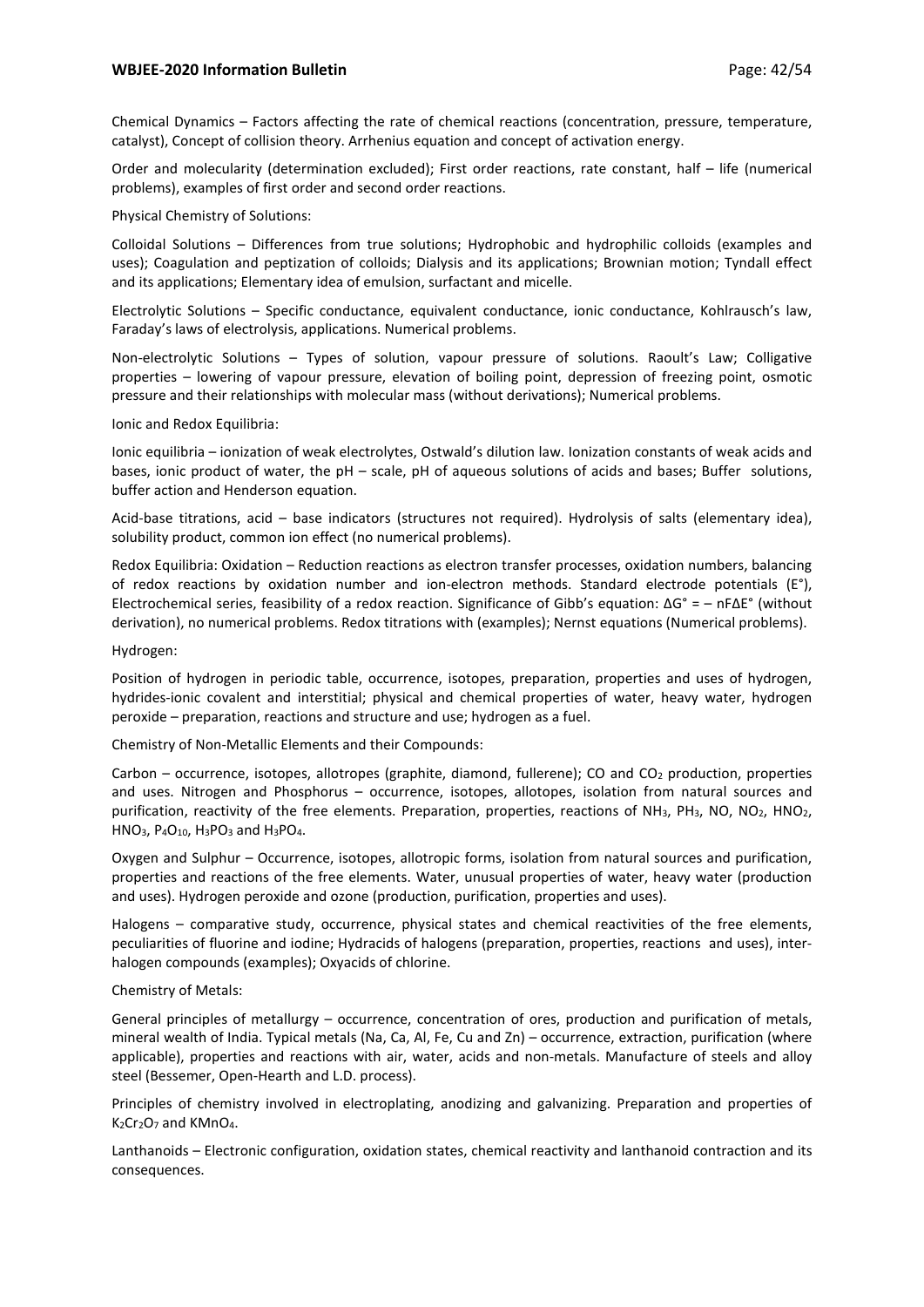# **WBJEE-2020 Information Bulletin Page: 43/54** Page: 43/54

Actinoids – Electronic configuration, oxidation states and comparison with lanthanoids.

## Chemistry in Industry:

Large scale production (including physicochemical principles where applicable, omitting technical details) and uses of Sulphuric acid (contact process), Ammonia (Haber's process), Nitric acid (Ostwald's process), sodium bicarbonate and sodium carbonate (Solvey process).

## Polymers:

Natural and synthetic polymers, methods of polymerization (addition and condensation), copolymerization, some important polymers – natural and synthetic like polythene, nylonpolyesters, bakelite, rubber. Biodegradable and non-biodegradable polymers.

## Surface Chemistry:

Adsorption – physisorption and chemisorption, factors affecting adsorption of gases on solids, catalysis, homogenous and heterogenous activity and selectivity; enzyme catalysis colloidal state distinction between true solutions, colloids and suspension; lyophilic , lyophobic multimolecular and macromolecular colloids; properties of colloids; Tyndall effect, Brownian movement, electrophoresis, coagulation, emulsion – types of emulsions.

## Environmental Chemistry:

Common modes of pollution of air, water and soil. Ozone layer, ozone hole – important chemical reactions in the atmosphere, Smog; major atmospheric pollutants; Green House effect; Global warming pollution due to industrial wastes, green chemistry as an alternative tool for reducing pollution, strategies for control of environment pollution.

## Chemistry of Carbon Compounds:

Hybridization of carbon:  $σ$  – and  $π$  – bonds. Isomerism – constitutional and stereoisomerism; Geometrical and optical isomerism of compounds containing upto two asymmetric carbon atoms. IUPAC nomenclature of simple organic compounds – hydrocarbons, mono and bifunctional molecules only (alicyclic and heterocyclic compounds excluded).

Conformations of ethane and n-butane (Newman projection only). Electronic Effects: Inductive, resonance and hyperconjugation. Stability of carbocation, carbanion and free radicals; Rearrangement of carbocation; Electrophiles and nucleophiles, tautomerism in β-dicarbonyl compounds, acidity and basicity of simple organic compounds.

# Compounds:

Alkanes – Preparation from alkyl halides and carboxylic acids; Reactions — halogenation and combustion.

Alkenes and Alkynes – Preparation from alcohols; Formation of Grignard reagents and their synthetic applications for the preparation of alkanes, alcohols, aldehydes, ketones and acids;  $S_N$ l and  $S_N$ 2 reactions (preliminary concept). Markownikoff's and anti-Markownikoff's additions; Hydroboration;

Oxymercuration-demercuration, reduction of alkenes and alkynes (H2/Lindler catalyst and Na in liquid NH3), metal acetylides.

## Haloalkanes and Haloarenes:

Haloalkanes – Preparation from alcohols; Nomenclature, nature of C -X bond, physical and chemical properties, mechanism of substitution reactions, optical rotation. Formation of Grignard reagents and their synthetic applications for the preparation of alkanes, alcohols, aldehydes, ketones and acids;  $S_N1$  and  $S_N2$ reactions ( preliminary concept ). Uses and environmental effects of - dichloromethane, trichloromethane, tetrachloromethane, iodoform, freons, DDT.

## Alcohols:

Preparation of alcohols from carbonyl compounds and esters. Reaction – dehydration, oxidation, esterification, reaction with sodium, ZnCl2/HCl, phosphorous halides.

Ethers – Preparation by Williamson's synthesis; Cleavage with HCl and HI. Aldehydes and Ketones – Preparation from esters, acid chlorides, gem-dihalides, Ca-salt of carboxylic acids. Reaction – Nucleophilic